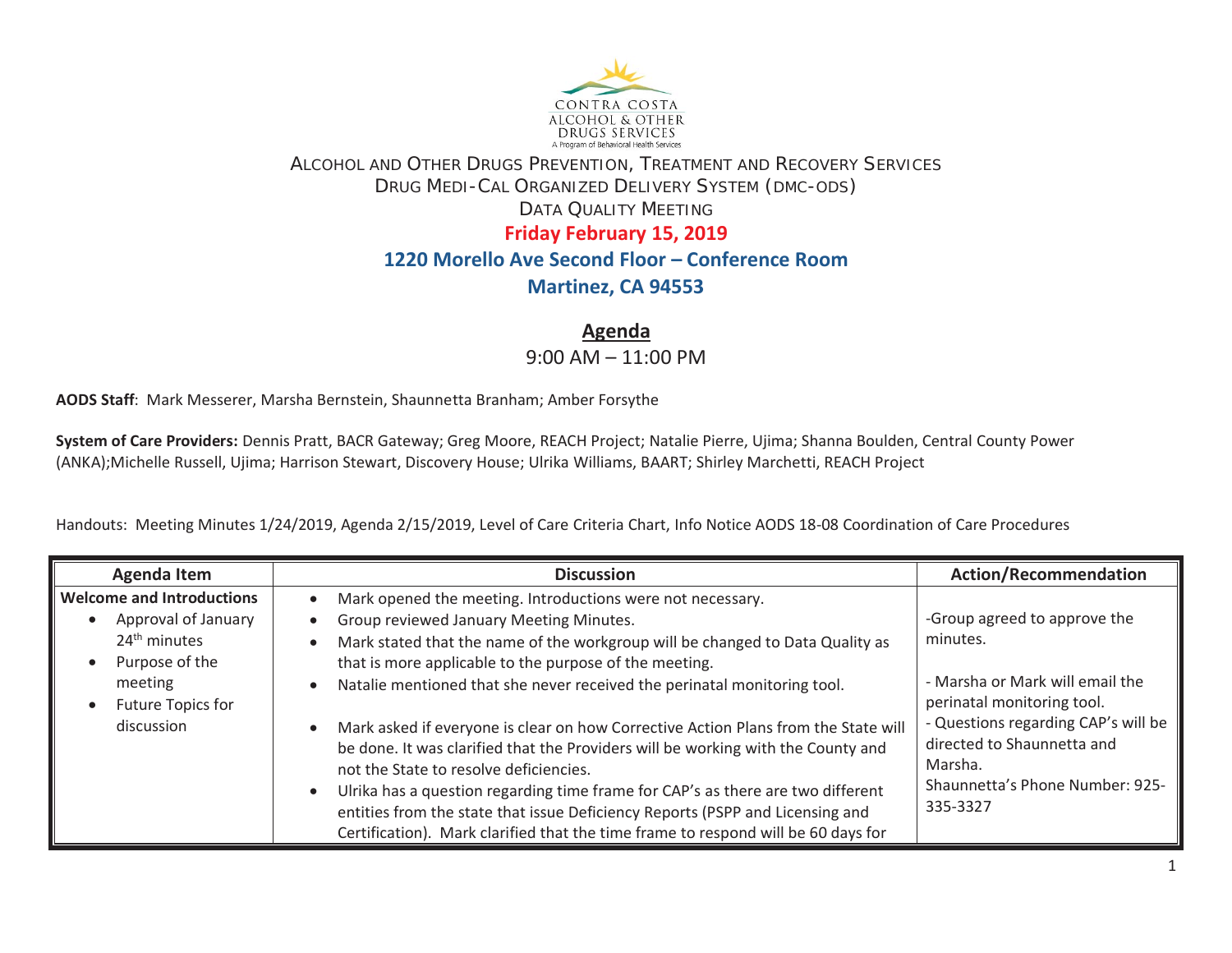| both.                                                                                                                                                 |                                     |
|-------------------------------------------------------------------------------------------------------------------------------------------------------|-------------------------------------|
| There was some discussion around new form for CAP and the best way for Mark                                                                           | - Mark or Marsha will send new      |
| to fill out the first column.                                                                                                                         | form out to providers.              |
| Ulrika made a suggestion to site the regulation once if it applies to more than one<br>$\bullet$                                                      | - Mark will look into refining this |
| chart. She stated to be sure to say how many charts it applies to. She advised that                                                                   | process.                            |
| BAART has been doing it this way for a long time and it has always been sufficient.                                                                   |                                     |
| Mark advised there is going to be a DMC- ODS Training for line staff. Training will                                                                   | - Training takes place March 22,    |
| address items such as how to write a treatment plan, progress notes, Notice of                                                                        | 2019.                               |
| Actions, etc                                                                                                                                          |                                     |
| Mark turned the meeting to future topics for this workgroup.                                                                                          |                                     |
| Some topics providers would like to address during this workgroup are:<br>٠                                                                           |                                     |
| $\triangleright$ The new forms that just came out especially the ASAM concerning the                                                                  |                                     |
| LPHA narrative and signatures on page 7. A concern is that the language                                                                               |                                     |
| being used is correct.                                                                                                                                | -AODS is working on having an       |
| $\triangleright$ CALOMS pertaining to the admission and discharge form. At this time                                                                  | appropriate form for the CALOMS     |
| data is being misreported due to not having the appropriate form.                                                                                     | closing.                            |
| There was further discussion regarding CALOMS discharge and referral section.<br>$\bullet$<br>The referral section has always meant to a SUD program. |                                     |
| Michelle mentioned that there is a form on the AODS website titled Episode                                                                            | -It was recommended by providers    |
| $\bullet$<br>Closing that links to the Admission/ Discharge form. This is misleading.                                                                 | that AODS look into title of form.  |
| Providers requested that they be notified when forms are changed. There was<br>$\bullet$                                                              | - AODS does send out an email       |
| some discussion on which form is correct pertaining to ShareCare Registration                                                                         | when forms change. Providers        |
| and Admission.                                                                                                                                        | should only use forms on AODS       |
|                                                                                                                                                       | website or that come from AODS      |
|                                                                                                                                                       | office.                             |
|                                                                                                                                                       | - Mark will send out an email with  |
| There is concern from the providers around the new ASAM and the LPHA                                                                                  | the correction regarding the        |
| signature. It was stated that a client cannot even be registered if an LPHA is not                                                                    | ShareCare forms.                    |
| onsite due to LOC. On the registration form a program ID is required which is                                                                         |                                     |
| specific to the LOC.                                                                                                                                  |                                     |
| Mark responded that the LOC can be assigned by a counselor without the                                                                                |                                     |
| diagnosis. There is some confusion as to what happens if a person is admitted                                                                         |                                     |
| under one LOC on the registration in ShareCare and then that LOC changes based                                                                        |                                     |
| on the assessment.                                                                                                                                    |                                     |
| This brought up the topic of workflow changing pertaining to the LPHA. Programs<br>$\bullet$                                                          |                                     |
| now need to have a full time LPHA.                                                                                                                    |                                     |
| Contracts will also be changing. Rather than receiving an allocation for beds<br>$\bullet$                                                            |                                     |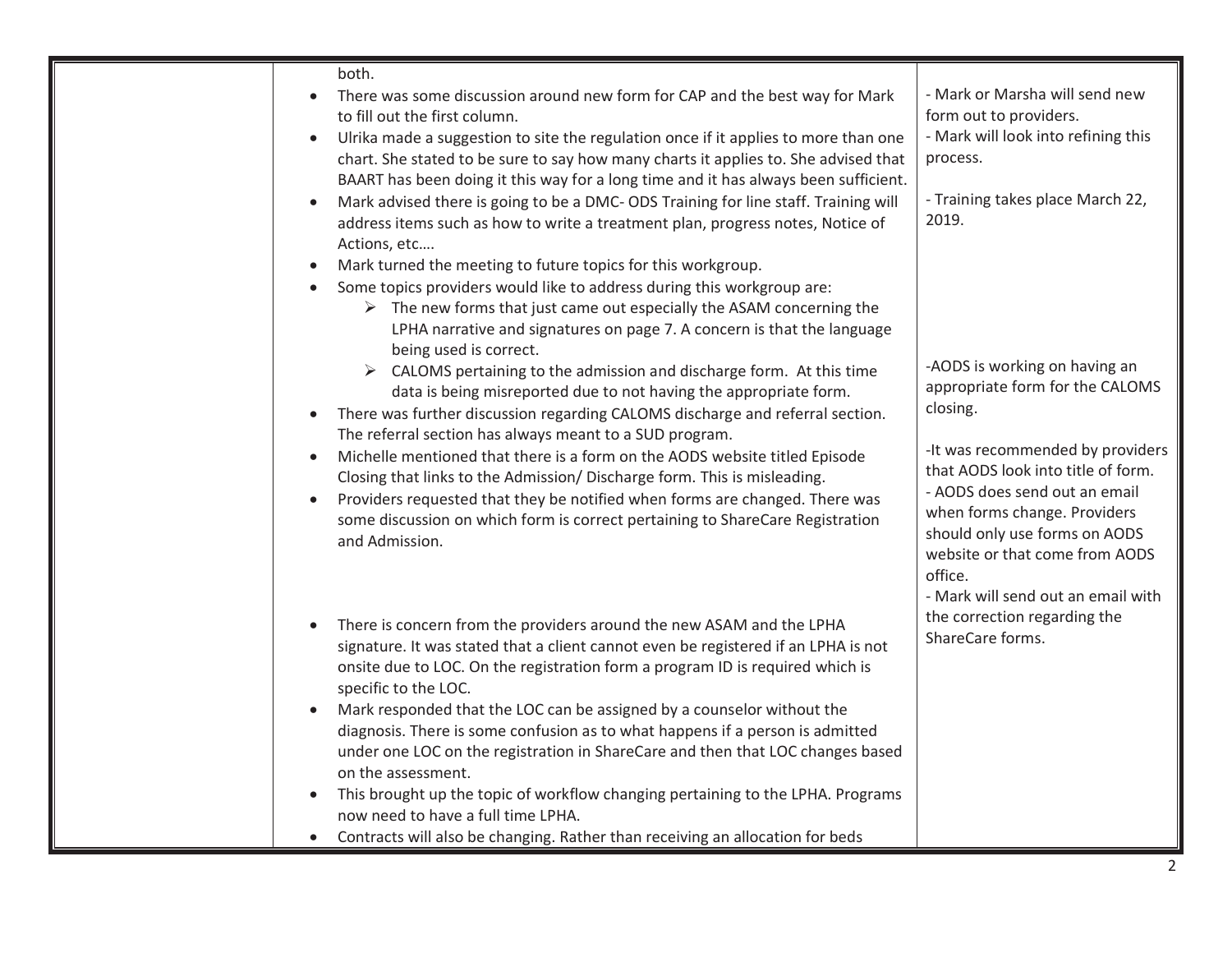| available programs will only be receiving funding for beds actually being used.                                   |                                       |
|-------------------------------------------------------------------------------------------------------------------|---------------------------------------|
| Marsha brought up the topic of tracking Medically Assisted Treatment clients.                                     |                                       |
| Mark stated at this time we do not have a way to track how many MAT clients are                                   |                                       |
| in other Levels of Care as well.                                                                                  |                                       |
| Ulrika stated that a MAT client may get referred to Residential, but BAART is                                     |                                       |
| unaware of the referral and who is the referring entity.                                                          |                                       |
| Providers think that maybe this can be resolved at Access. Mark stated that                                       |                                       |
| Access does not monitor MAT Referrals. They do however monitor residential                                        |                                       |
| and outpatient referrals.                                                                                         |                                       |
| This led to discussion on how to collect the data. Some Questions that came up at                                 |                                       |
| the EQRO:                                                                                                         |                                       |
| $\triangleright$ How many beneficiaries are in MAT?                                                               |                                       |
| $\triangleright$ How many of these beneficiaries are in other levels of care?                                     |                                       |
| $\triangleright$ How many beneficiaries get transferred from MAT into other levels of                             |                                       |
| care?                                                                                                             |                                       |
| $\triangleright$ How many beneficiaries from other levels of care get transferred to                              |                                       |
| MAT?                                                                                                              |                                       |
| Mark stated that the topic for this discussion at a later meeting could be:                                       |                                       |
| How can we effectively communicate between all the providers, levels of                                           |                                       |
| care, and MAT?                                                                                                    |                                       |
| $\triangleright$ Where is the data?                                                                               |                                       |
| The discussion led to possibly trying to collect this data at Access. There are pros                              |                                       |
| and cons such as all this information would be solely based on what the                                           |                                       |
| beneficiary is telling Access. There needs to be a place where providers can verify                               |                                       |
| this information as well.                                                                                         |                                       |
| Michelle brought up the point that if client verifies they are in MAT at point of                                 |                                       |
| Access, then provider can establish communication with BAART. She stated data                                     |                                       |
| collection could possibly come at reassessments.                                                                  |                                       |
| The question was asked if the counselors at Access have ShareCare accessibility.                                  |                                       |
| The reason for this would be so they can look up whether or not the beneficiary is                                |                                       |
| enrolled in another level of care. There is the problem of data not being entered<br>into ShareCare in real time. |                                       |
|                                                                                                                   |                                       |
| Mark stated that there is the possibility of creating a smart form with MAT<br>questions at Access.               | - It was decided further discuss this |
| There also needs to be a way for providers to track referrals they are making to                                  | topic at a future meeting.            |
| MAT. Choosing Change does not have to go through access.                                                          |                                       |
|                                                                                                                   |                                       |
|                                                                                                                   |                                       |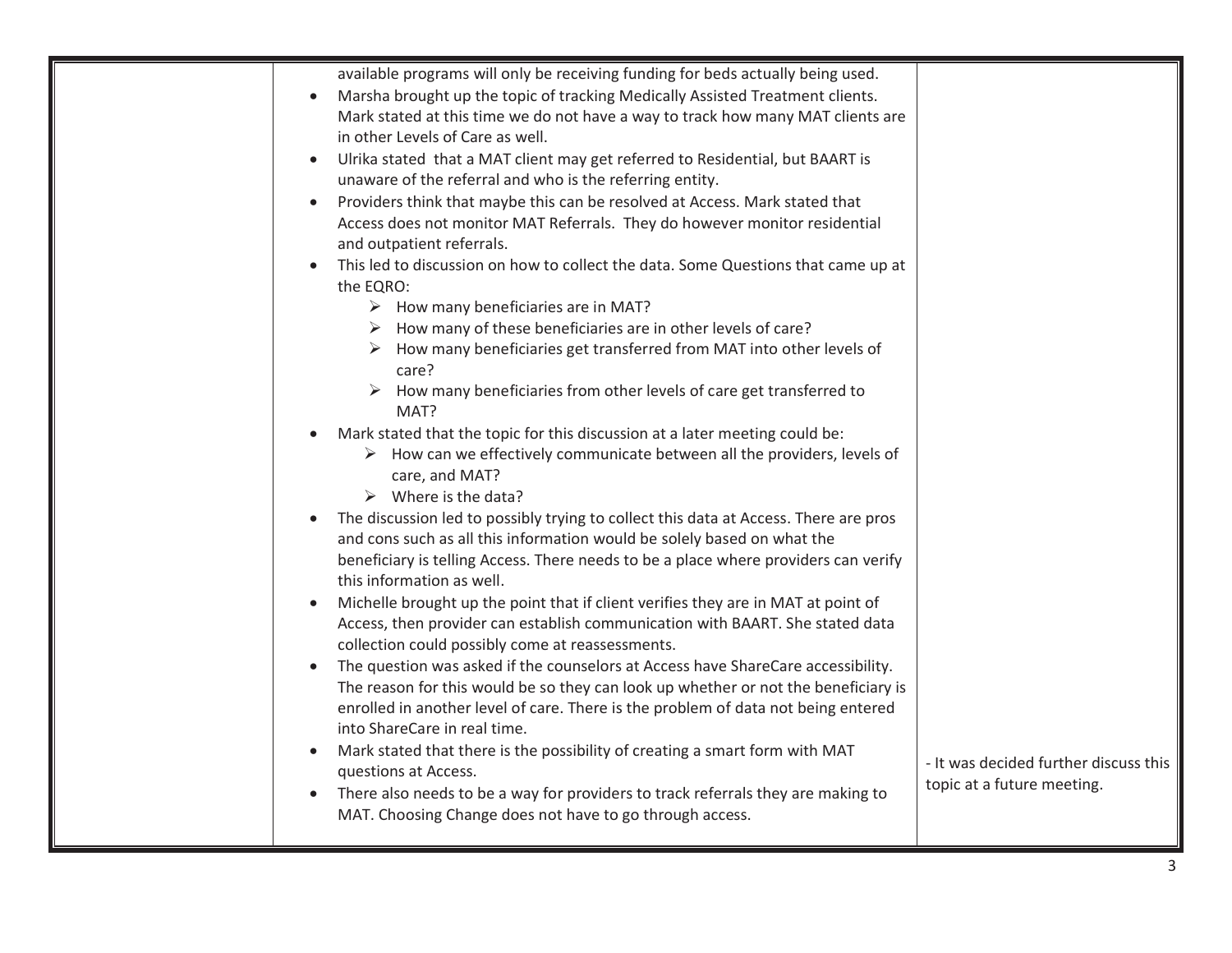| <b>Review of Levels of Care</b><br><b>Group Discussion</b>                                                                            | Mark went over the handout taken directly from the ASAM book. It has each level<br>of care along with the dimensions.<br>Utilization Review Committee will authorize a certain amount of days, but if<br>beneficiary needs to be moved to a different level of care, the assumption is that<br>the provider will do so.<br>It seems at this time that beneficiaries are not being efficiently moved through<br>the varying levels of care.<br>This led to discussion of clients being kept in residential for issues other than SUD<br>treatment. Provider concern is that the impact of trauma does affect the length of<br>stay due to the beneficiary not immediately being able to respond to SUD<br>treatment.<br>AODS counselors responded that clients should be being referred out to<br>appropriate services for the co-occurring disorder. Residential is for stabilization<br>of the SUD. |                                                                                                                                                                                                                 |
|---------------------------------------------------------------------------------------------------------------------------------------|------------------------------------------------------------------------------------------------------------------------------------------------------------------------------------------------------------------------------------------------------------------------------------------------------------------------------------------------------------------------------------------------------------------------------------------------------------------------------------------------------------------------------------------------------------------------------------------------------------------------------------------------------------------------------------------------------------------------------------------------------------------------------------------------------------------------------------------------------------------------------------------------------|-----------------------------------------------------------------------------------------------------------------------------------------------------------------------------------------------------------------|
| <b>Criteria for Level of Care</b><br><b>Transition</b><br><b>Group Discussion</b>                                                     | Coordination of Care Procedure- Mark asked if Providers had any<br>questions.<br>Greg is not familiar with Policy 750 and cannot locate it on AODS website.<br>He spoke with Michelle at AODS who was not sure where to locate this<br>policy either. He also mentioned Policy 706 and 709. These are not on the<br>website, but Mark has 706 and 709.<br>Care coordination tabled for next meeting due to running out of time.                                                                                                                                                                                                                                                                                                                                                                                                                                                                      | -Policy 706 and 709 are being<br>revised. These will be sent out to<br>Providers once they are approved.<br>Policy Committee is meeting<br>beginning of March.<br>-Care Coordination tabled for next<br>meeting |
| <b>Timeline for Level of Care</b><br>Transition/ What data needs<br>to be captured and how do<br>we capture it?<br>• Group Discussion | There was some discussion around Timely Access Report and how to<br>$\bullet$<br>capture what happens to the client.<br>BACR uses a method where they keep the client on the report until they<br>have missed two or three appointments and have to be referred back to<br>Access.<br>The data that Mark would like to capture is:<br>> Is the level of care correct? Does it match the screening?<br>$\triangleright$ Timeframe between call from Access and date client entered<br>treatment.<br>Michelle brought up that there are also the clients that may show up for<br>the initial intake, but then do not come back.                                                                                                                                                                                                                                                                        | - This topic was tabled for next<br>meeting                                                                                                                                                                     |